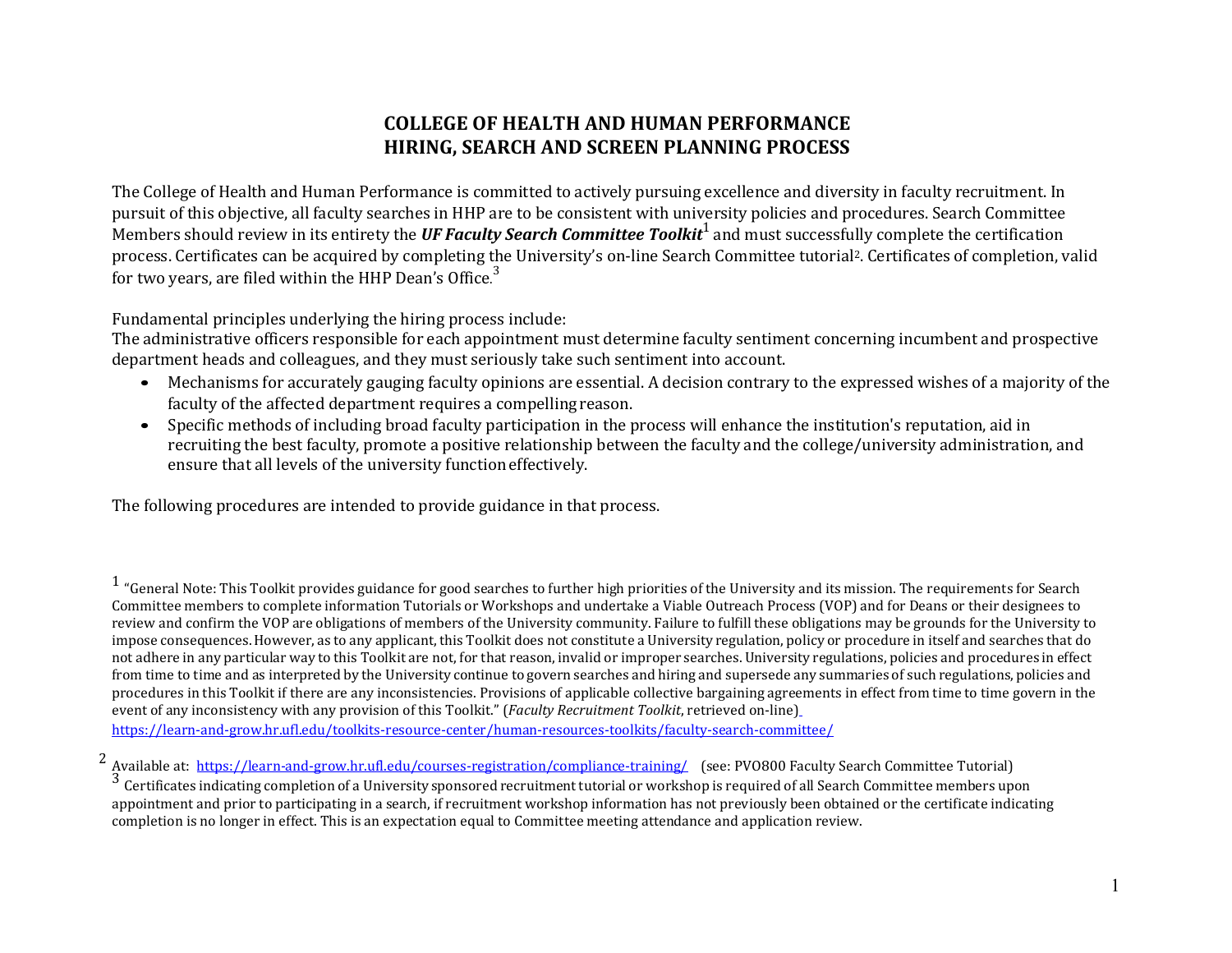| <b>COMPONENTS</b>                                                    | <b>PROCEDURES; RESPONSIBILITIES</b>                                                                                                                                                                                                                                                                                                                                                                                                                                                                                                                                                                                                                                                                                                                                                                                                                                                                                                                                                                                                                                           | <b>DATE</b><br><b>COMPLETED</b> |
|----------------------------------------------------------------------|-------------------------------------------------------------------------------------------------------------------------------------------------------------------------------------------------------------------------------------------------------------------------------------------------------------------------------------------------------------------------------------------------------------------------------------------------------------------------------------------------------------------------------------------------------------------------------------------------------------------------------------------------------------------------------------------------------------------------------------------------------------------------------------------------------------------------------------------------------------------------------------------------------------------------------------------------------------------------------------------------------------------------------------------------------------------------------|---------------------------------|
| <b>Search Commences</b>                                              | Unit head obtains permission from Dean to begin search and completes the CHHP Request to<br>Hire and Commitment Summary Form:<br>http://hhp.ufl.edu/media/hhpufledu-/hhp-forms/policies-docs-amp-forms-page/Request-to-Hire-<br>and-Commitment-Summary.pdf                                                                                                                                                                                                                                                                                                                                                                                                                                                                                                                                                                                                                                                                                                                                                                                                                    |                                 |
| <b>Search Committee</b><br><b>Formation: Chair and</b><br>Membership | Dean/Department Chair appoints, with<br>1) consultation from faculty;<br>2) attention to diversity in rank, gender, ethnicity, research orientation;<br>3) stakeholder representation (faculty, staff, students).<br>No less than 3/4 of members must be faculty members of the department or unit concerned.<br>One member of the search committee must be from outside the department.<br>Certificates indicating completion of the PV0800 Faculty Search Committee Tutorial is required of<br>all Search Committee members upon appointment and prior to participating in a search.<br>Instructions for enrollment in training tutorial:<br>https://learn-and-grow.hr.ufl.edu/courses-registration/compliance-training/<br>The Dean's Approval of requests to invite candidates to campus is contingent on compliance with<br>this requirement.<br>Unit head submits the names of the search committee to the Associate Dean for Faculty Affairs<br>for approval $4$ .<br>The Search Committee may not proceed to the next step in this process until approval is secured. |                                 |

 $^4$  All documents for approval should be submitted to the Associate Dean for Faculty Affairs. In all cases where approval is required, the Search Committee may not proceed to the next step in this process until that approval is secured and can be verified (i.e., copy of electronic or paper approval).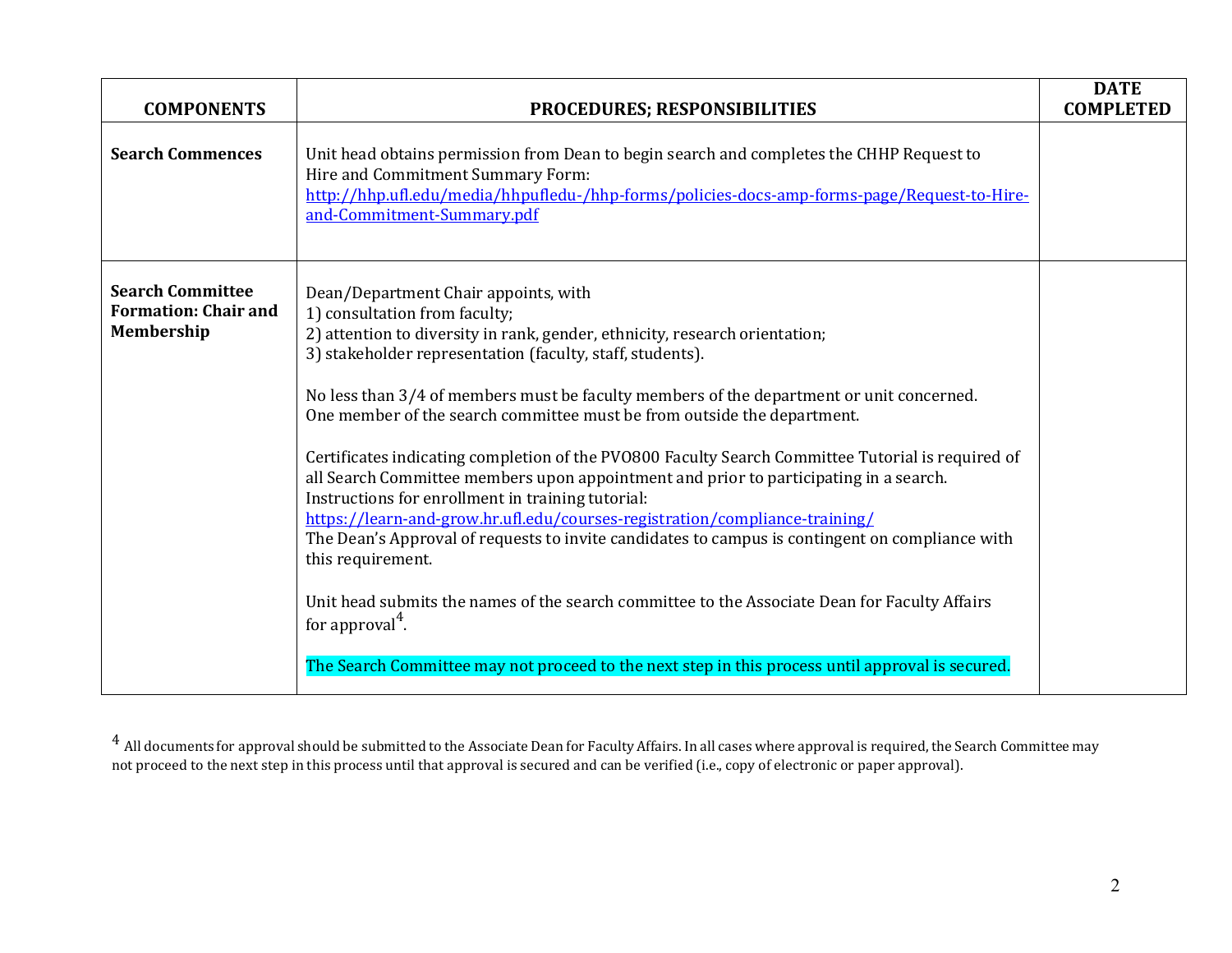| <b>COMPONENTS</b>           | PROCEDURES; RESPONSIBILITIES                                                                                                                                                                                                                                                                                                                                                                                                                                                                                                                                                                                                 | <b>DATE</b><br><b>COMPLETED</b> |
|-----------------------------|------------------------------------------------------------------------------------------------------------------------------------------------------------------------------------------------------------------------------------------------------------------------------------------------------------------------------------------------------------------------------------------------------------------------------------------------------------------------------------------------------------------------------------------------------------------------------------------------------------------------------|---------------------------------|
| 1. Committee<br>Preparation | Ground rules for committee work (identifying a spokesperson; screening process evidence-based;<br>confidentiality; non-member visitors; process for keeping department faculty informed about the<br>search). The Unit head provides goal for approximate number of finalists invited to campus for an<br>interview.                                                                                                                                                                                                                                                                                                         |                                 |
|                             | All searches will utilize the university's on-line application system at: https://jobs.ufl.edu/                                                                                                                                                                                                                                                                                                                                                                                                                                                                                                                              |                                 |
|                             | In accordance with Florida's Open Meetings and Open Records Laws:<br>http://myfloridalegal.com/sunshine: search committees must post notices of meetings 3-7 days<br>before gathering on the College-designated website, conduct an open meeting if the public chooses<br>to attend, and maintain basic minutes. All written documents, made or received by the search<br>committee, are public (with few exceptions). Committee members may not discuss any matter<br>facing the search committee outside an open meeting and that anytime two or more committee<br>members are gathered the Open Meeting Law is in effect. |                                 |
|                             | Information on all individuals who were hired and reasons for rejections, selection or non-<br>selection of candidates as well as documents recording the recruitment and selection process and<br>criteria for selection should be maintained for a period of three years from the date the position is<br>filled. <sup>5</sup>                                                                                                                                                                                                                                                                                             |                                 |
|                             | The Associate Dean for Faculty Affairs and the Assistant Dean for Inclusion (or designees) attend the<br>first meeting of the Search Committee, provides relevant information and answers committee<br>questions about the search process.                                                                                                                                                                                                                                                                                                                                                                                   |                                 |

 $^5$  These records include the following: The names of search committee members and the chair; A copy of the position description and any additional forms, Position Vacancy Announcement, and External Advertisements; Press releases and other publicity materials; A list of colleagues and professional organizations from which nominations were solicited; List of applicants and nominees; Approved viable applicant list; Candidate files, i.e., letters of application, resumes/vitae, transcripts, letters of recommendation, examples of letters sent to applicants and nominees; and list of interviewees and examples of questions posed in the interview process.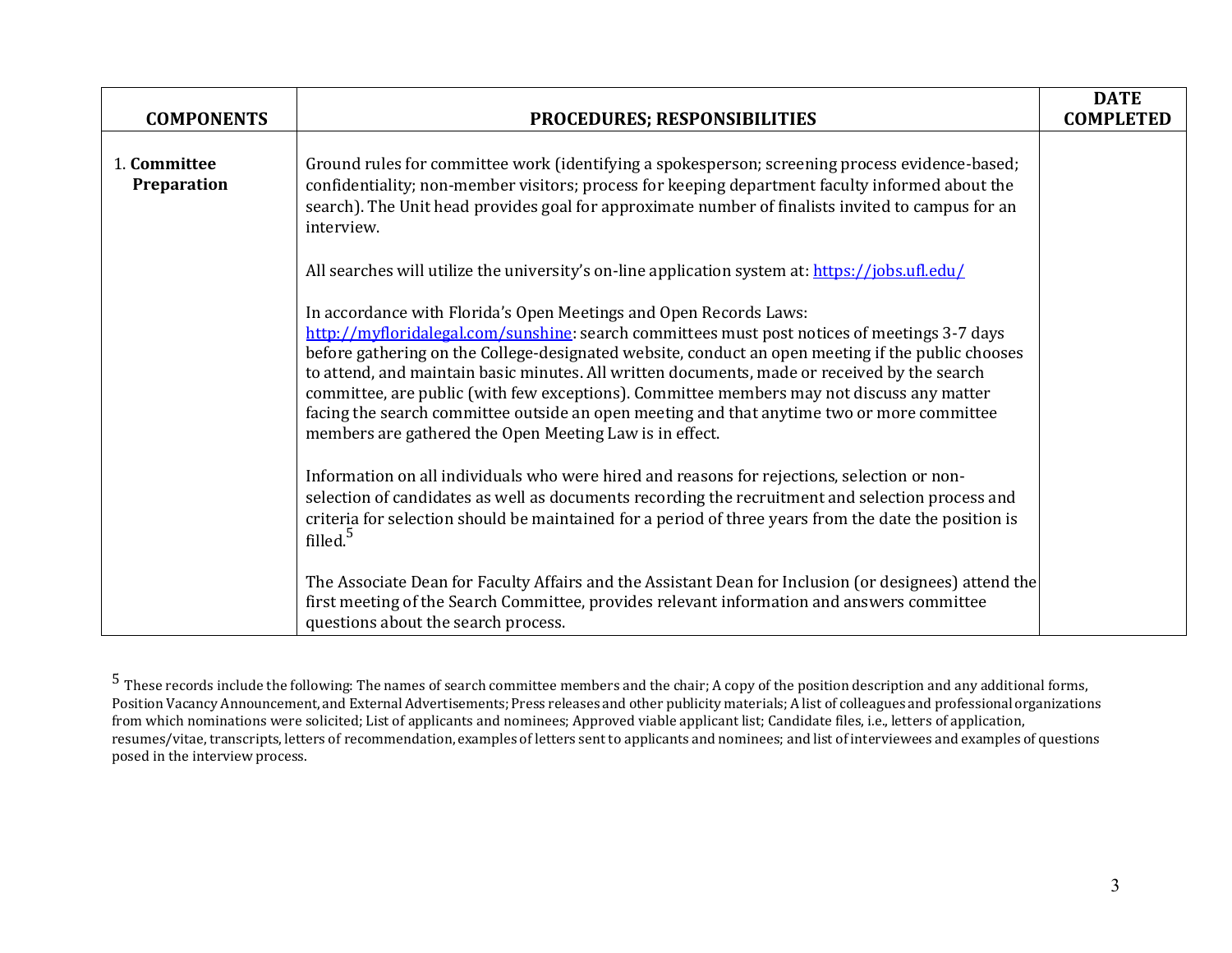| <b>COMPONENTS</b>                                                                                                  | PROCEDURES; RESPONSIBILITIES                                                                                                                                                                                                                                                                                                                                                                                                                                                                                                                                                                                                                                                                                                                                                                                                                                                                                                                                                                  | <b>DATE</b><br><b>COMPLETED</b> |
|--------------------------------------------------------------------------------------------------------------------|-----------------------------------------------------------------------------------------------------------------------------------------------------------------------------------------------------------------------------------------------------------------------------------------------------------------------------------------------------------------------------------------------------------------------------------------------------------------------------------------------------------------------------------------------------------------------------------------------------------------------------------------------------------------------------------------------------------------------------------------------------------------------------------------------------------------------------------------------------------------------------------------------------------------------------------------------------------------------------------------------|---------------------------------|
| 2. POSITION<br><b>DESCRIPTION</b><br>Developed and<br>submitted for<br>approval.                                   | Must include: nature of position; start date; required qualifications;<br>responsibilities; screening deadline/rolling deadline6; request for list of references; contact person;<br>equal opportunity/non-discrimination statement; information on Florida's "Sunshine Law."<br>Search Committee Chair submits to Associate Dean for Faculty Affairs for approval.<br>The Search Committee may not proceed to the next step in this process until approval is<br>secured.                                                                                                                                                                                                                                                                                                                                                                                                                                                                                                                    |                                 |
| <b>3. RECRUITMENT</b><br><b>PLAN AND</b><br><b>ADVERTISING PLAN</b><br>Developed and<br>Submitted for<br>approval. | Identification of appropriate outlets, with attention to diverse audiences, plans for personal<br>networking, and print and electronic media, as appropriate.<br>On-line advertisements must be in a national professional publications/sites (e.g., The Chronicle of<br>Higher Education) and:<br>· Be viewable to the public without payment of subscription and/or membership charges<br>· Advertisement must be posted for a minimum of 30 calendar days<br>· Documentation of the placement of an advertisement in an electronic or web-based<br>national professional journal must include evidence of the start and end dates of the<br>advertisement placement and the text of the advertisement.<br>If you use a print ad, at least one ad must be in a national professional publication.<br>Search Committee Chair submits to Associate Dean for Faculty Affairs for approval.<br>The Search Committee may not proceed to the next step in this process until approval is secured. |                                 |

 $^6$  When a "rolling deadline" is applied, a date indicating when the Search Committee will begin reviewing applications should be advertised. This advertisement should include a statement similar to the following: "To ensure full consideration, vitas, dossiers and statements of intent to apply should be submitted by <specify date>, when the Search Committee will begin reviewing applications. Applications received after this date may be considered at the discretion of the Committee and/or Unit head." If the Search Committee considers any application after the mentioned date, it should consider all applications until a closing date is established. After a Viable Outreach Process report has been completed or at another point toward the end of the process, a closing date for receiving additional applications may be indicated on the on- line recruitment system (a closing date should be established on or before an offer is made). Search Committees may continue to receive and review applications after a VOP report has been completed and approved but not after the closingdate.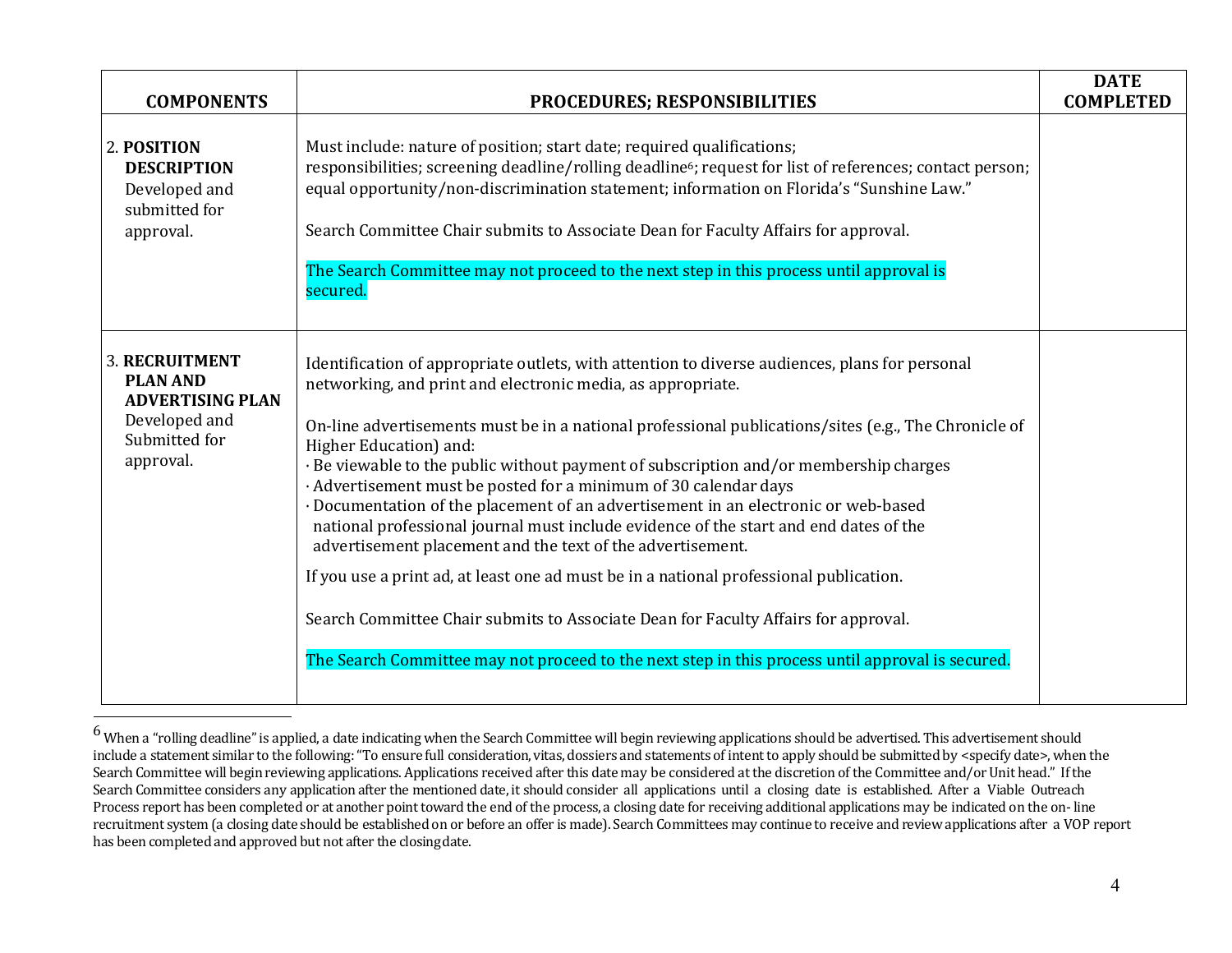| <b>COMPONENTS</b>                                                                  | PROCEDURES; RESPONSIBILITIES                                                                                                                                                                                                                                                                                                                                                                                                                                                                                                                                                                                                                                                                                                                                                                                     | <b>DATE</b><br><b>COMPLETED</b> |
|------------------------------------------------------------------------------------|------------------------------------------------------------------------------------------------------------------------------------------------------------------------------------------------------------------------------------------------------------------------------------------------------------------------------------------------------------------------------------------------------------------------------------------------------------------------------------------------------------------------------------------------------------------------------------------------------------------------------------------------------------------------------------------------------------------------------------------------------------------------------------------------------------------|---------------------------------|
| 4. Pro-active and<br><b>Wide Search for</b><br><b>Candidates</b>                   | Distribution of position announcement through advertisements, print and electronic media, and<br>personal contacts to seek highly qualified applicants. Search Committee members and other faculty<br>should actively participate.<br>Complete record maintained of all advertisements, including electronic, print, listservs contacted<br>throughout process.                                                                                                                                                                                                                                                                                                                                                                                                                                                  |                                 |
| 5. Submission of<br><b>VIABLE OUTREACH</b><br><b>PROCESS REPORT</b>                | After the closing date and prior to active screening, the applicant pool must be submitted for<br>certification that an active, thorough search has been completed. Search Committee Chair submits<br>the VIABLE OUTREACH PROCESS REPORT to Associate Dean for Faculty Affairs to confirm due<br>diligence of a Committee's proactive applicant pool development.<br>Note: The Dean requires the Associate Dean of Faculty Affairs to have approved the VOR<br>prior to granting permission for any candidates to be issued invitation to interview on<br>campus.<br>Available on-line:<br>http://hhp.ufl.edu/media/hhpufledu-/hhp-forms/policies-docs-amp-forms-page/Viable-Outreach-<br>Process-Report.pdf<br>The Search Committee may not proceed to the next step in this process until approval is secured. |                                 |
| 6. Selection of<br>candidates<br>submitted for<br>approval for<br>campus interview | Committee screens candidates, including talking with candidate's references, and agrees on final<br>candidates. Committee Chair submits a list of final candidates to Departmental Chair. Department<br>Chair submit final candidates to Dean.<br>Dean approves candidates for campus interviews.<br>The Search Committee may not proceed to the next step in this process until approval is secured.                                                                                                                                                                                                                                                                                                                                                                                                            |                                 |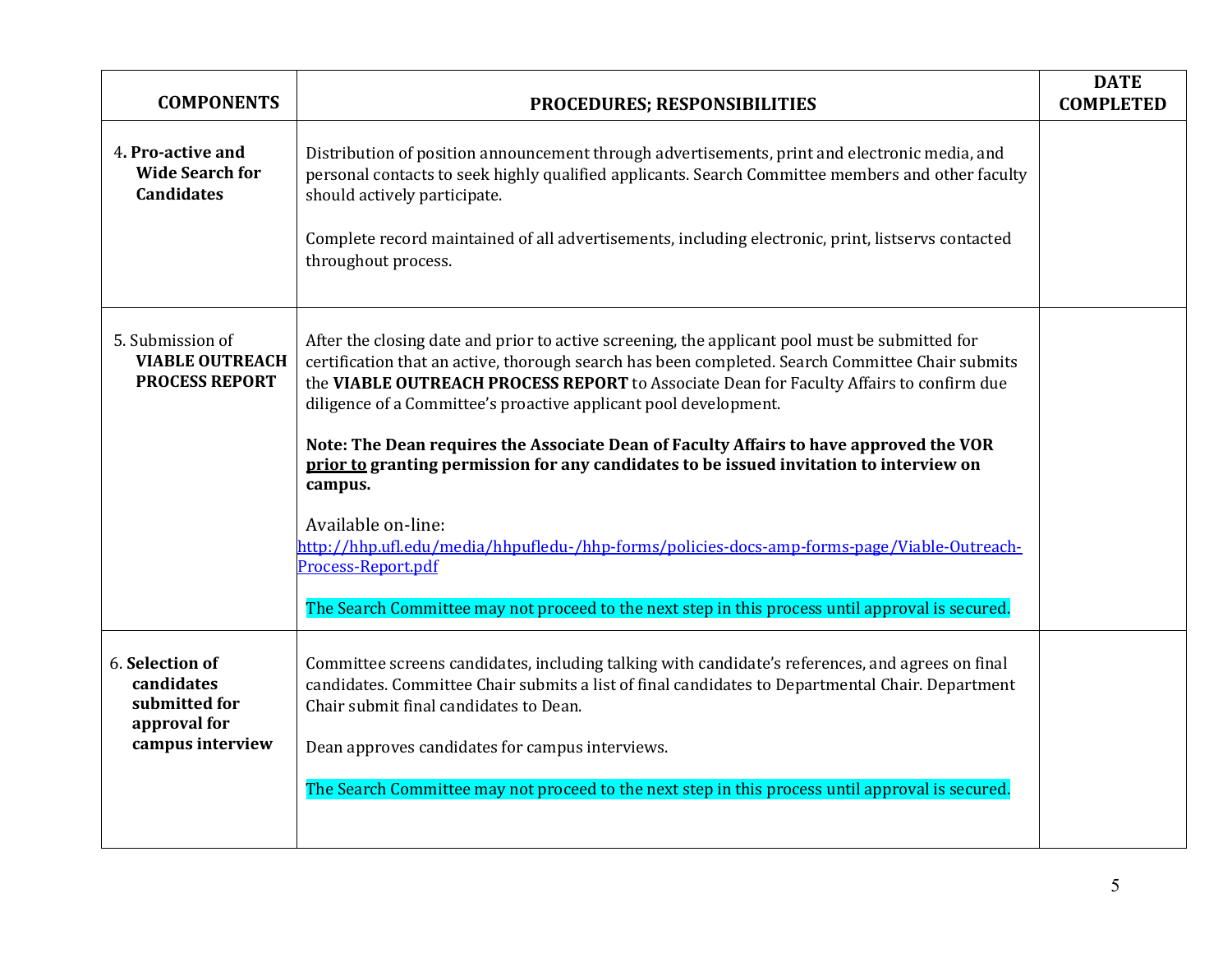| <b>COMPONENTS</b>                   | PROCEDURES; RESPONSIBILITIES                                                                                                                                                                                                                                                                                                                                                                                                                                                                                                 | <b>DATE</b><br><b>COMPLETED</b> |
|-------------------------------------|------------------------------------------------------------------------------------------------------------------------------------------------------------------------------------------------------------------------------------------------------------------------------------------------------------------------------------------------------------------------------------------------------------------------------------------------------------------------------------------------------------------------------|---------------------------------|
| 7. Candidate<br><b>Interviews</b>   | Search Committee Chair and Department Chair work with department faculty and designated<br>staff to develop and post itinerary for each visiting candidate. This includes reaching out and<br>making arrangements with faculty & students with related interests within and outside the<br>department.                                                                                                                                                                                                                       |                                 |
|                                     | The Chair of the Search Committee must secure at least three letters of recommendation from<br>candidate(s). The committee and Department Chair can decide the best time to ask for these<br>letters to be submitted but these letters are required before the contract is final. These letters<br>should be in addition to formal reference checks.                                                                                                                                                                         |                                 |
|                                     | Each candidate will be asked to present a research-based presentation, or a teaching presentation<br>for lecturer/clinical positions, at a time when the Dean and the Unit head (or their designees) can<br>attend. Search Committee can consult the UF Faculty Search Committee Toolkit for: Behavior<br>Based Interview Guide; What to Ask During the Interview; and Interview Topics: Acceptable vs.<br>Not Acceptable.                                                                                                   |                                 |
|                                     | Each candidate's CV and itinerary must be sent out to college faculty. An announcement about the<br>candidate's visit must be sent as soon as feasible prior to the visit to all CHHP faculty, staff and<br>graduate assistants.                                                                                                                                                                                                                                                                                             |                                 |
| 8. Candidate<br><b>Evaluations</b>  | For each candidate, the Search Committee also utilizes the HHP Candidate Feedback Form:<br>http://hhp.ufl.edu/media/hhpufledu-/hhp-forms/policies-docs-<br>amp-forms-page/Candidate-Feedback-Form.pdf                                                                                                                                                                                                                                                                                                                        |                                 |
|                                     | This form is circulated to all individuals with whom the candidate interacted and posted on-line.<br>This assessment solicits strengths and weaknesses of each candidate; the circumstances under<br>which the assessor observed the candidate; and the position of the assessor (i.e., department faculty;<br>other faculty; student; staff, etc.). Copies of the feedback forms are given to the Department Chair<br>and the Dean.                                                                                         |                                 |
| 9. Committee Report<br>to Unit head | Search Committee submits its recommendations to the Department Chair without ranking<br>the candidates. Each candidate's strengths and weaknesses should be identified based on the<br>results of the assessments and discussion by the committee. The Department Chair meets with<br>faculty to discuss the candidates. Department faculty members complete a secret ballot to register<br>recommendations (i.e., acceptable, unacceptable, abstain) regarding acceptability of each of the<br>candidates for the position. |                                 |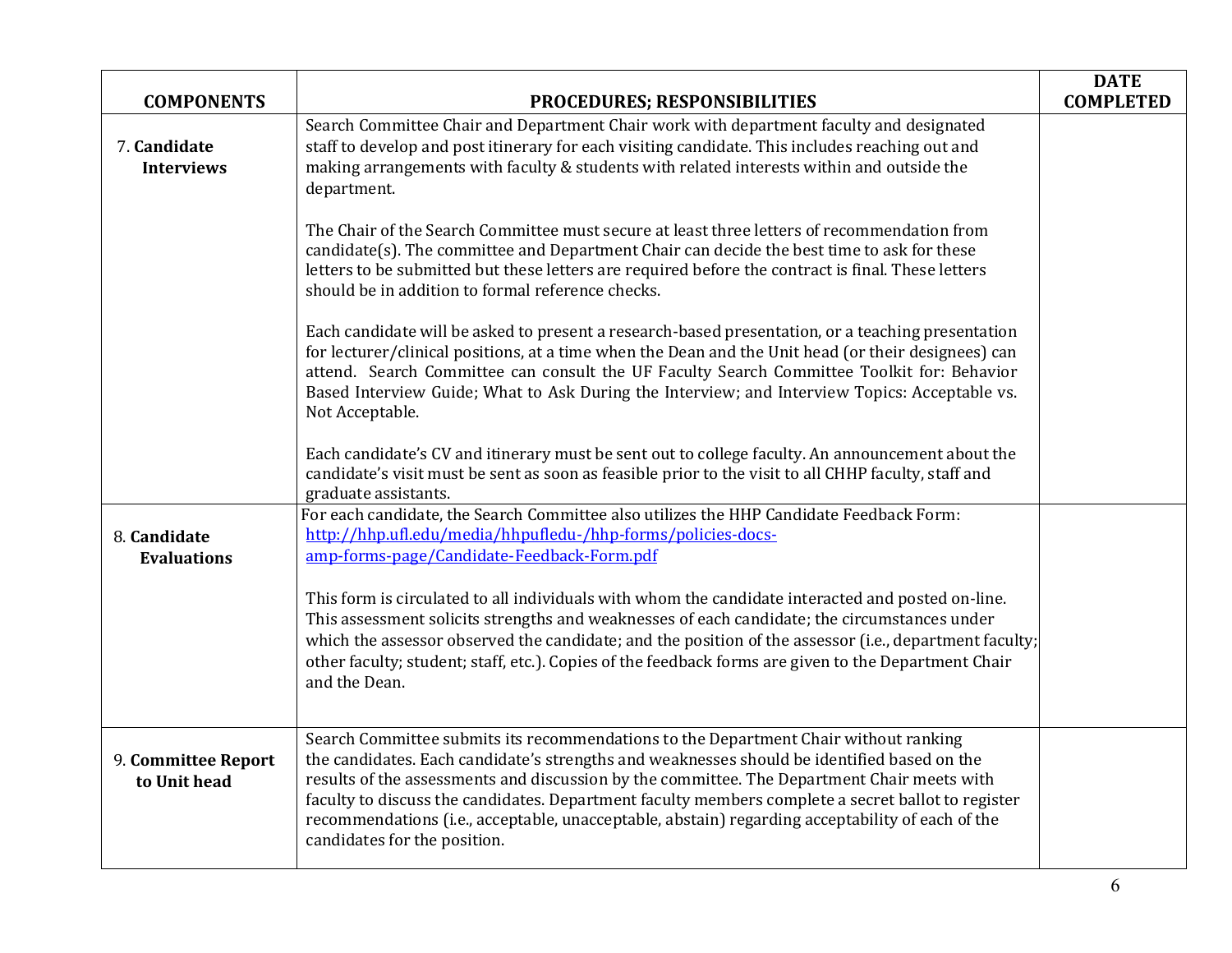| <b>COMPONENTS</b>             | PROCEDURES; RESPONSIBILITIES                                                                                                                                                                                                                                                                                                                                                                                                                                                                                                                                                                                                                                         | <b>DATE</b><br><b>COMPLETED</b> |
|-------------------------------|----------------------------------------------------------------------------------------------------------------------------------------------------------------------------------------------------------------------------------------------------------------------------------------------------------------------------------------------------------------------------------------------------------------------------------------------------------------------------------------------------------------------------------------------------------------------------------------------------------------------------------------------------------------------|---------------------------------|
| 10. Candidate<br><b>Offer</b> | Department Chair (DC) submits the outcome of the Search and Screen Process to the Dean,<br>including the results of the secret ballot of the faculty and the recommendations of the<br>Search Committee. The DC shall recommend to the Dean those candidates the Chair deems<br>acceptable. The Chair may make a recommendation different from the preferences of the<br>faculty search committee or those reflected in the vote of the department faculty.                                                                                                                                                                                                          |                                 |
|                               | The Dean may ask the committee to consider additional candidates from the remaining pool<br>of candidates. After receiving the recommendation(s) of the search committee, input from<br>the department faculty, and the DC's recommendation(s), the Dean shall appoint the<br>candidate the Dean deems is the most qualified. The Dean may appoint a candidate that is<br>not recommended by the faculty only after obtaining the Provost's approval. The Provost<br>(or designee) shall explain the decision to the faculty in a meeting.                                                                                                                           |                                 |
|                               | The Office Manager (or designee) completes Part B of the Request to Hire form and submits<br>to the Dean for approval via Dean's Office HR Manager.                                                                                                                                                                                                                                                                                                                                                                                                                                                                                                                  |                                 |
|                               | Search Committee Chair notifies all unsuccessful applicant finalists promptly after the selected<br>candidate has accepted the position.                                                                                                                                                                                                                                                                                                                                                                                                                                                                                                                             |                                 |
|                               | If the position is filled by an International applicant, a Competitive Recruitment Report must be<br>completed.                                                                                                                                                                                                                                                                                                                                                                                                                                                                                                                                                      |                                 |
|                               | <b>Competitive Recruitment Report:</b> A statement signed by the Department Chair, Center Director<br>or Search Committee Chair (one who has actual hiring authority), outlining in detail the complete<br>recruitment procedure, including: (1) the number of applicants; (2) number of applicants who did<br>not meet the minimum requirements (if any); (3) a description of the recruitment steps undertaken<br>and the results achieved; (4) the number of individuals who were offered the position, and their<br>responses to the offer; and (5) the number of applicants who were rejected and the legitimate<br>employment related reasons for this action. |                                 |
|                               | If no offer is made of the offer is not accepted, the Unit head, in consultation with the Search<br>Committee and the Dean, decides whether to invite another candidate, or to continue/reopen/<br>close the search.                                                                                                                                                                                                                                                                                                                                                                                                                                                 |                                 |